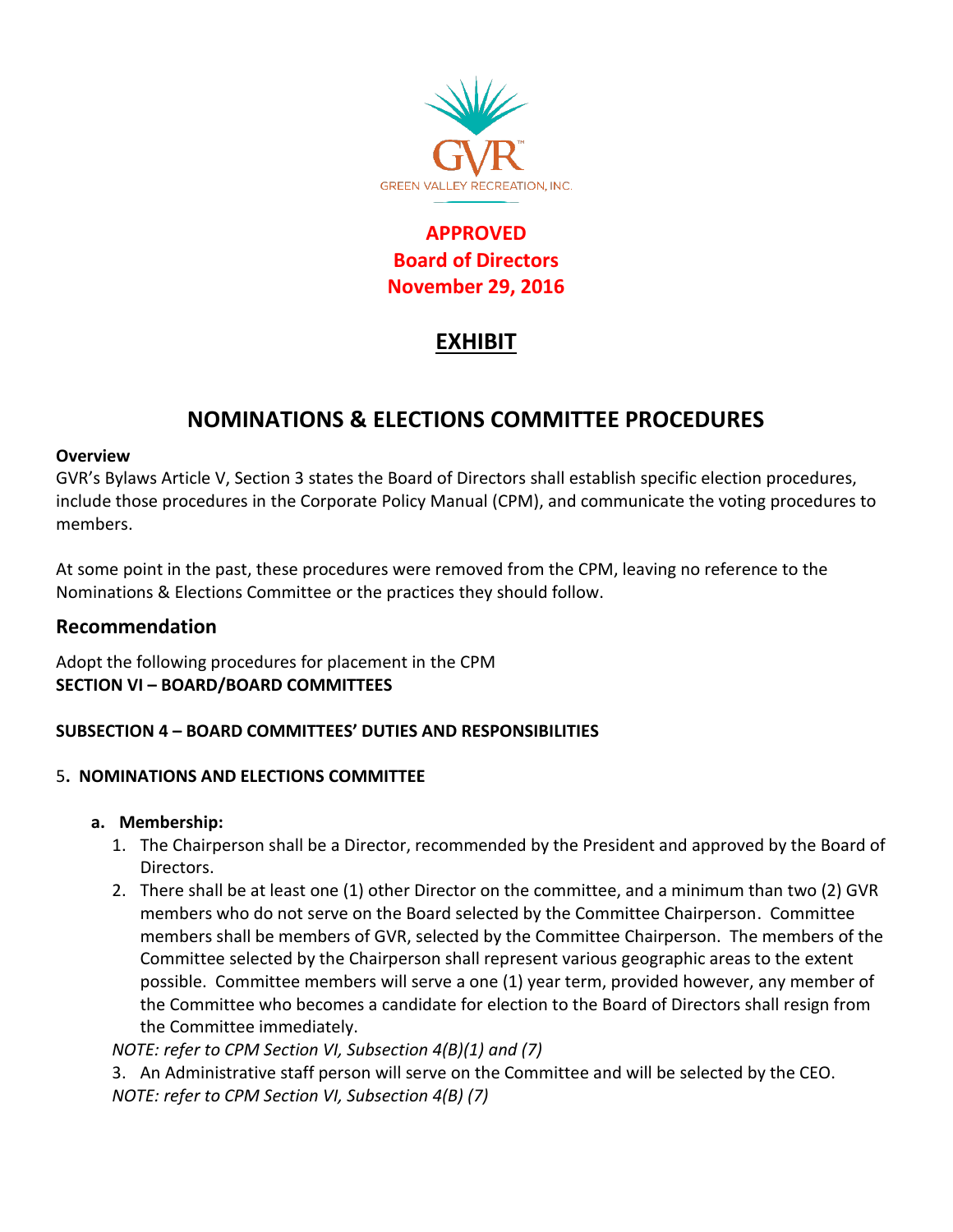### **b. Responsibilities:**

### **1. Nominations**

- a) Determine the qualifications and eligibility of each candidate.
- b) Submit a slate of qualified candidates to the Board of Directors at least one hundred and twenty (120) days prior to the Annual Meeting.
- c) Post the slate of candidates to the membership no less than ninety (90) days prior to the Annual Meeting and determine how candidates shall be presented to the membership.
- d) Obtain names of candidates submitted by nomination petition to the Secretary, within the deadline (sixty (60) days prior to the annual meeting), if any, and determine the qualifications and eligibility of same.

## **2. Election Process**

- a) Recommend to the Board a record date to determine the eligible roster of voting members which shall be no more than thirty (30) days prior to the election. If Board of Directors fails to set a record date, the record date shall be the date of ballot delivery.
- b) Submit the final slate of candidates for the ballot to the CEO.
- c) Establish a list of members eligible to vote as of the record date and provide this list to any outside agency conducting the election, if necessary.
- d) Establish the deadline for the return of ballots which shall be no later than 4:00 pm on a date at least five (5) days before the Annual Meeting.
- e) Verify that the final ballot and ballot materials have been reviewed and approved by GVR's general counsel.
- f) The ballot reply shall display all information deemed necessary for validation purposes for use by the Committee.
- g) Each candidate shall appoint two (2) GVR members, who are in good standing, to participate in the validation and counting of paper ballots.
- h) The counting of ballots, at the discretion of the Board of Directors may be conducted by an independent organization (e.g., Pima County Elections or electronic voting firm), in which case the results shall be obtained from the organization by the Nominations and Elections Chairperson or their representative.

*NOTE: refer to Bylaws Article V, Section 3*

## **3. Election Results**

- a) The Committee shall have the validation/counting process completed at least two (2) business days prior to the date of the Annual Meeting or Special Meeting.
- c) At the conclusion of the election, obtain the results of the election, including the establishment of a quorum.
- d) The Chairperson shall notify the Board Secretary of the results of the election.
- e) In the election of Directors, if there are fewer than fifty (50) valid votes separating the last successful candidate and the first unsuccessful candidate in the election, or less than a fifty (50) vote difference on any other ballot issue, then the Board may, at its sole discretion, order a recount.
- f) The Committee Chairperson shall report the establishment of a quorum and the election results at the Annual Meeting. Successful candidates shall be announced in the order of the total